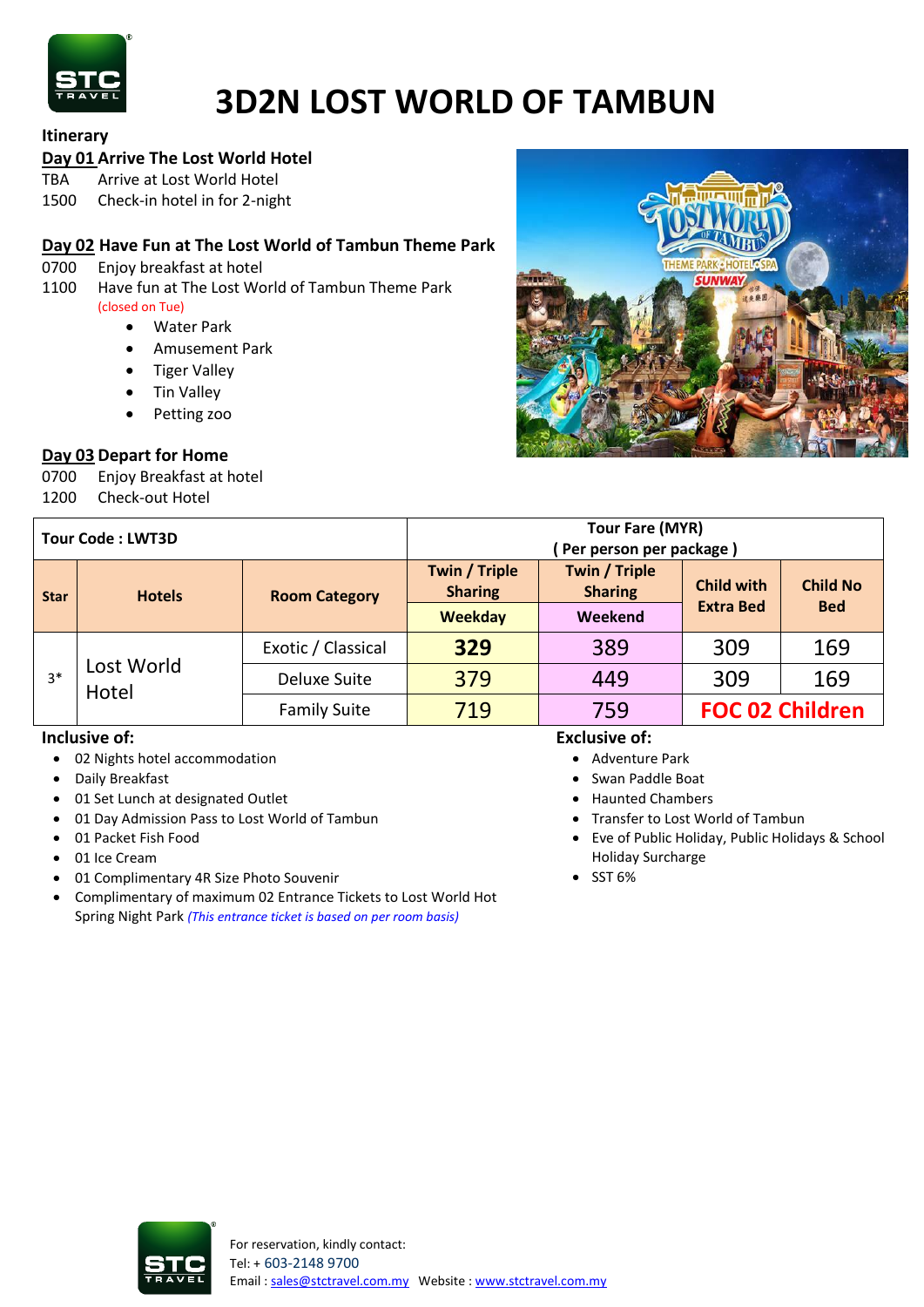

### **Terms & Conditions**

- **1. Travelling Period : 22nd April 2019 – 31st March 2020**
- **2. Booking Period : 22nd April 2019 – 23rd March 2020**
- 3. Minimum 02 person travelling & valid for **Malaysian passport holder** only. For Non-Malaysian, Surcharge is applied.
- 4. The definition of Child is the age from 2 to 11 years old
- 5. **Eve of Public Holiday, Public Holidays & School Holiday Surcharge**

**Apr : 30 May : 01, 17-19, 25-31 Jun : 01-08 Aug : 10-18, 30-31 Sep : 01-03, 08-09, 14-16 Oct : 26-27 Oct Nov : 08-09, 23-30 Dec : 01-31 (WHOLE MONTH) Jan 2020 : 01-02, 24-28**

**Feb & Mar 2020 : TBA Other :** 

- **6. Weekend : Friday & Saturday**
- **7. Water Park : When enjoying the theme park and rides, proper swimming attire is required.**
- 8. Above rates are valid for FIT booking only. For GIT (15 adults & above) kindly send to [sales@stctravel.com.my](mailto:sales@stctravel.com.my) for special rate
- 9. We reserve the right to change the rate subject to currency fluctuations or any unforeseen increment of ground arrangement by local government
	- **10. This package is subject to service/handling fee of RM100 per person.**

## **3D2N LOST WORLD OF TAMBUN**

### **Itinerary**

### **Day 01 Arrive The Lost World Hotel**

- TBA Arrive at Lost World Hotel
- 1500 Check-in hotel in for 2-night

## **Day 02 Have Fun at The Lost World of Tambun Theme Park**

- 0700 Enjoy breakfast at hotel
- 1100 Have fun at The Lost World of Tambun Theme Park (closed on Tue)
	- Water Park
	- Amusement Park
	- Tiger Valley
	- Tin Valley
	- Petting zoo

## **Day 03 Depart for Home**

0700 Enjoy Breakfast at hotel 1200 Check-out Hotel



| <b>Tour Code: LWT3D</b> |                     |                      | <b>Tour Fare (MYR)</b>          |                                        |                                       |                               |
|-------------------------|---------------------|----------------------|---------------------------------|----------------------------------------|---------------------------------------|-------------------------------|
|                         |                     |                      | (Per person per package)        |                                        |                                       |                               |
| <b>Star</b>             | <b>Hotels</b>       | <b>Room Category</b> | Twin / Triple<br><b>Sharing</b> | <b>Twin / Triple</b><br><b>Sharing</b> | <b>Child with</b><br><b>Extra Bed</b> | <b>Child No</b><br><b>Bed</b> |
|                         |                     |                      | <b>Weekday</b>                  | Weekend                                |                                       |                               |
| $3*$                    | Lost World<br>Hotel | Exotic / Classical   | 329                             | 389                                    | 309                                   | 169                           |
|                         |                     | Deluxe Suite         | 379                             | 449                                    | 309                                   | 169                           |
|                         |                     | <b>Family Suite</b>  | 719                             | 759                                    | <b>FOC 02 Children</b>                |                               |